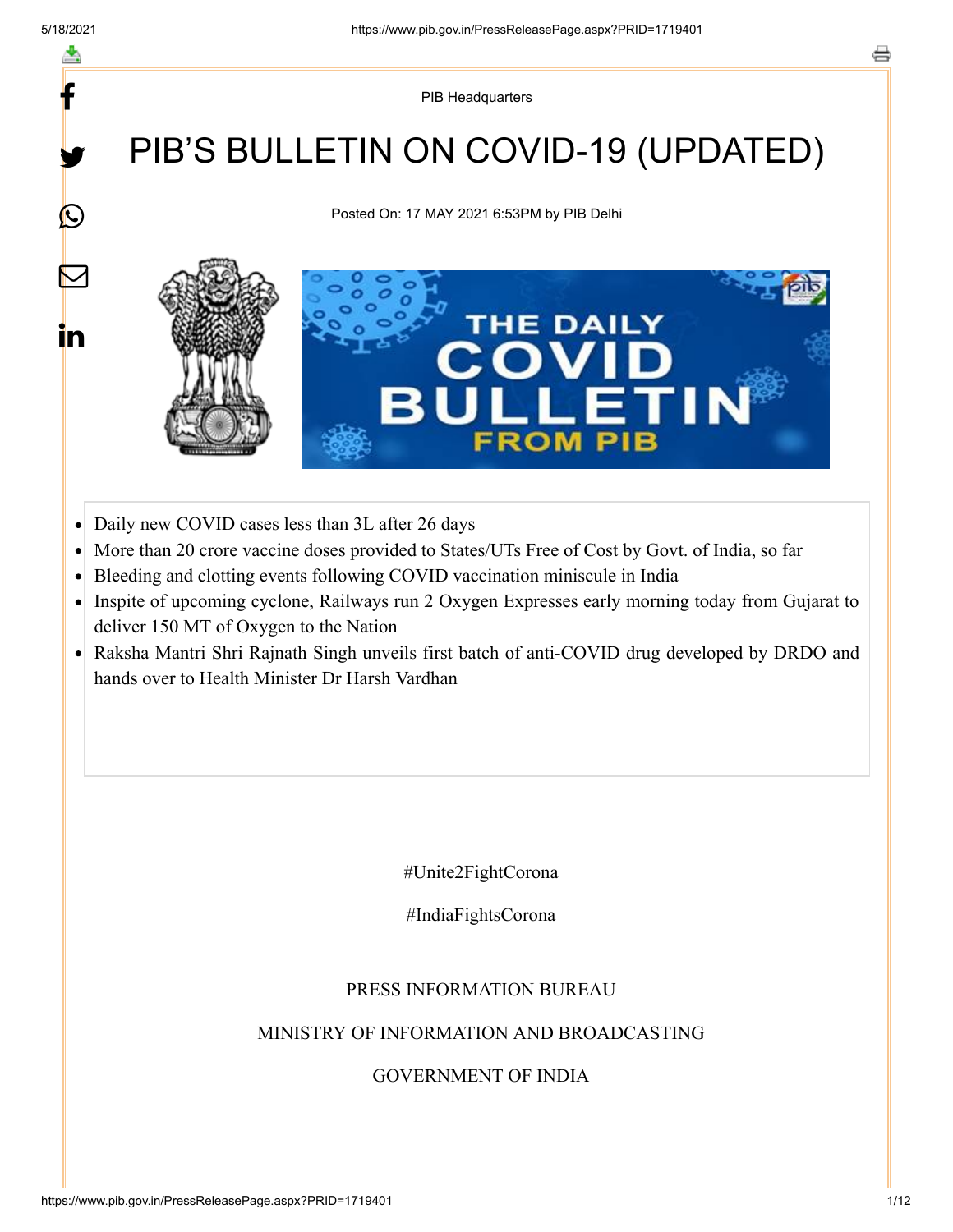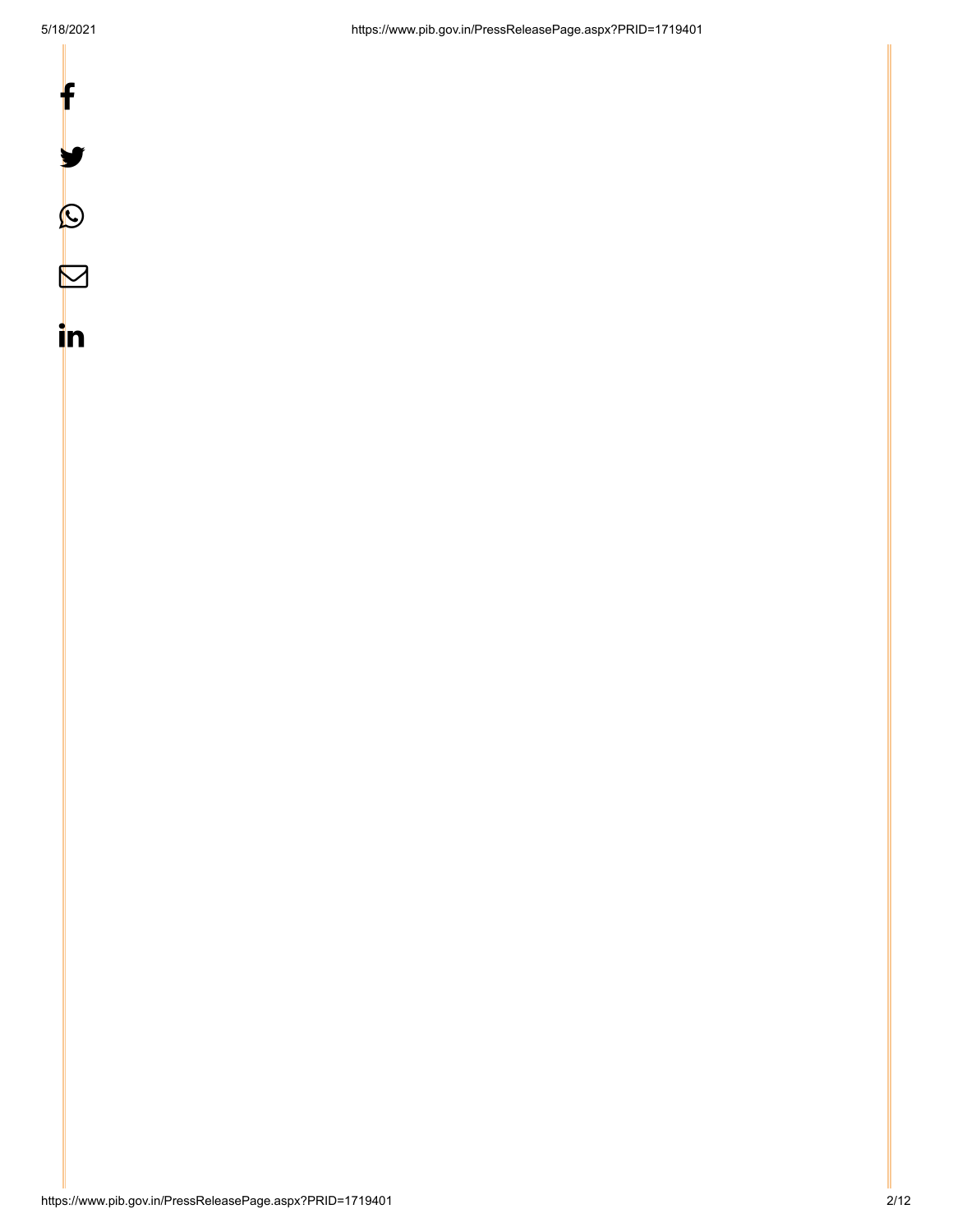f

y.

 $\bigcirc$ 

 $\sum$ 

in

5/18/2021 https://www.pib.gov.in/PressReleasePage.aspx?PRID=1719401



**States' Cases (Highest)** 

Recovered (%)

Active (%) Deaths (%)

| Maharashtra        | 53,78,452 (434,389)             | 48,26,371 (90%) | 4,70,595(990)  | $(1.5\%)$       |
|--------------------|---------------------------------|-----------------|----------------|-----------------|
| Karnataka          | 22,03,462 (431,531)             | 15,81,457 (72%) | 6,00,168 (27%) | 21,837 (1.0%)   |
| Kerala             | 21,47,967 (429,704)             | 17,00,528 (79%) | 4,41,011 (21%) | 6,428 (0.3%)    |
| Uttar Pradesh      | 16,19,645 ( $\triangle$ 10,505) | 14,39,096 (89%) | 1,63,003 (10%) | 17,546 (1.1%)   |
| <b>Tamil Nadu</b>  | 15,98,216 ( $\triangle$ 33,181) | 13,61,204 (85%) | 2,19,342 (14%) | 17,670 (1.1%)   |
| Andhra Pradesh     | 14,35,491 ( $\triangle$ 24,171) | 12,15,683 (85%) | 2,10,436 (15%) | 9,372 (0.7%)    |
| Delhi              | 13,93,867 ( $\triangle$ 6,456)  | 13,09,578 (94%) | 62,783 (5%)    | 21,506(1.5%)    |
| West Bengal        | 11,33,430 (419,117)             | 9,88,341 (87%)  | 1,31,805 (12%) | 13,284 (1.2%)   |
| Chhattisgarh       | 9,12,477 (44,888)               | 7,97,150 (87%)  | 1,03,593 (11%) | 11,734(1.3%     |
| Rajasthan          | 8,59,669 (410,280)              | 6,58,510 (77%)  | 1,94,382 (23%) | 6,777 (0.8%)    |
| Gujarat            | 7,52,619 (48,210)               | 6,38,590 (85%)  | 1,04,908 (14%) | 9,121(1.2%)     |
| Madhya Pradesh     | 7,31,385 (A7,106)               | 6,29,741 (86%)  | 94,652 (13%)   | 6,992 (1.0%)    |
| Haryana            | 6,94,427 (49,115)               | 5,97,676 (86%)  | 90,066 (13%)   | 6,685(1.0%)     |
| <b>Bihar</b>       | 6,51,909 (46,894)               | 5,72,987 (88%)  | 75,090 (12%)   | 3,832 (0.6%)    |
| Odisha             | 6,12,224 ( $\triangle$ 11,732)  | 5,14,532 (84%)  | 95,379 (16%)   | 2,313 (0.4%)    |
| Telangana          | 5,28,823 (43,816)               | 4,74,899 (90%)  | 50,969 (10%)   | $2,955(0.6\%)$  |
| Punjab             | 4,97,705 ( $\triangle$ 6,950)   | 4,10,332 (82%)  | 75,478 (15%)   | $11,895(2.4\%)$ |
| Assam              | 3,28,629 (43,650)               | 2,81,726 (86%)  | 44,724 (14%)   | 2,179(0.7%)     |
| <b>Jharkhand</b>   | 3,15,502 (42,321)               | 2,74,483 (87%)  | 36,540 (12%)   | 4,479 (1.4%)    |
| <b>Uttarakhand</b> | 2,87,286 (A4,047)               | 2,03,673 (71%)  | 78,802 (27%)   | 4,811 (1.7%)    |
|                    |                                 |                 |                |                 |

\* A indicates increase in the number in the last 24 hrs

\* 'Recovered' and 'Active' bar plots (for states) are to scale; the 'Deaths' plot is NOT to scale

@COVIDNewsByMIB

**Ministry of Information** and Broadcasting

> COVID-19 Vaccine

Government of India

#IndiaFightsCorona **COVID-19 Vaccination Status** (As on 17th May, 2021 | 07:00 AM)

More than 18.29.26.460 https://www.pib.gov.in/PressReleasePage.aspx?PRID=1719401 3/12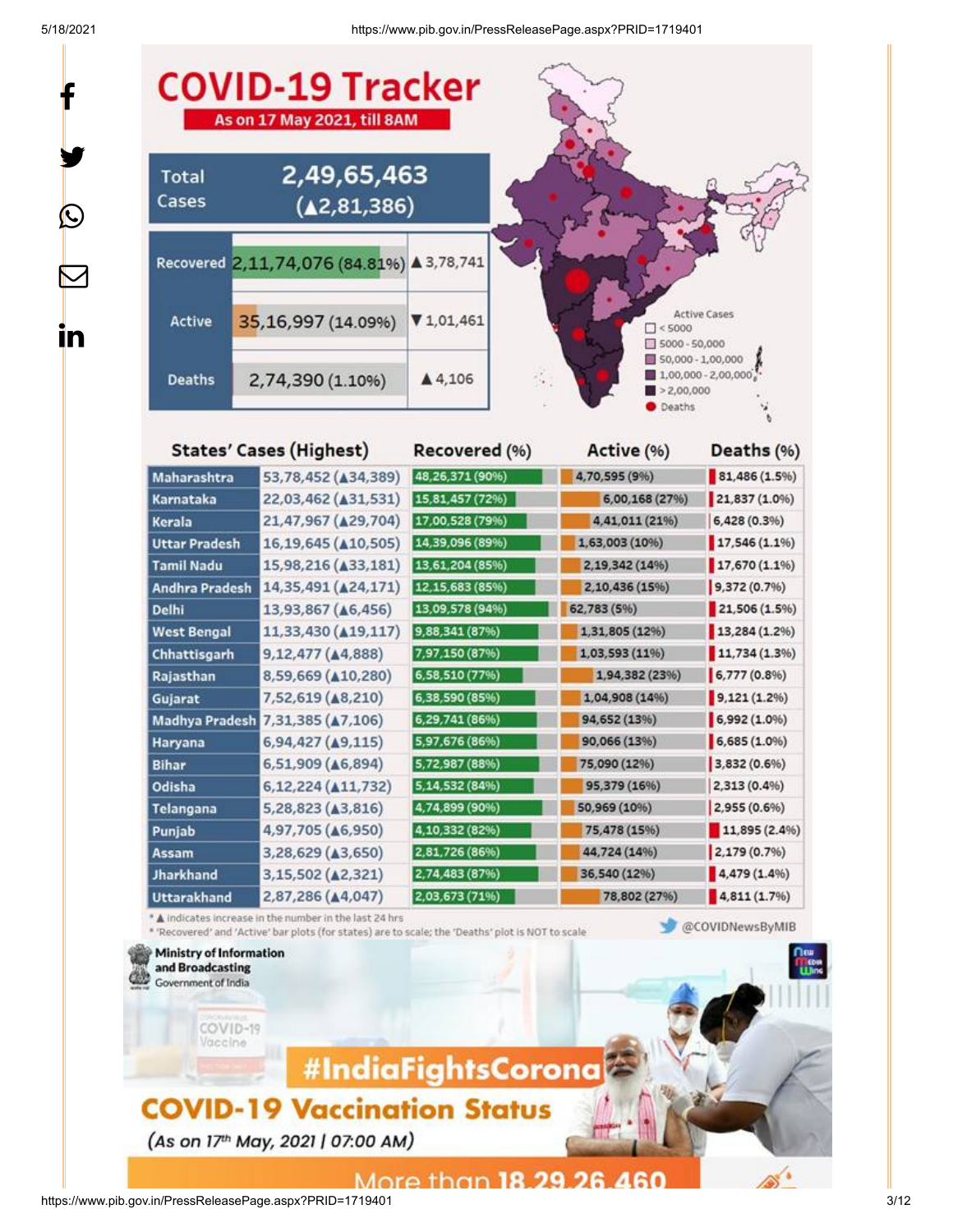5/18/2021 https://www.pib.gov.in/PressReleasePage.aspx?PRID=1719401

| 96,45,695   | 66,43,661   |
|-------------|-------------|
|             |             |
| 1,44,44,096 | 81,96,053   |
| 5,72,78,554 | 91,07,311   |
| 5,45,15,352 | 1,78,31,665 |
| 52,64,073   | 9.M         |
|             |             |

#### **Daily new COVID cases less than 3L after 26 days**

- India's cumulative recoveries have reached **2,11,74,076** today. The National Recovery Rate is **84.81%.**
- **3,78,741** recoveries were registered in the last 24 hours.
- Also, 24-hour Recoveries have outnumbered the daily new COVID Cases for the sixth time in last 7 days and **consistently in the last 4 days**.
- The National Mortality Rate currently stands at **1.10%**
- In addition, the foreign aid of relief materials continues to be swiftly cleared, apportioned and sent to States/UTs to combat COVID-19. Cumulatively, 11,058 Oxygen Concentrators; 13,496 Oxygen Cylinders; 19 Oxygen Generation Plants; 7,365 ventilators/Bi PAP; ~5.3L Remdesivir vials delivered/ dispatched through road and air, so far.

For Details : <https://pib.gov.in/PressReleasePage.aspx?PRID=1719267>

#### **Bleeding and clotting events following COVID vaccination miniscule in India National AEFI (Adverse Event Following Immunization) Committee submits report to the Union Health Ministry**

Bleeding and clotting cases following COVID vaccination in India are minuscule and in line with the expected number of diagnoses of these conditions in the country, a report submitted by the National AEFI (Adverse Event Following Immunization) Committee to the Ministry of Health & Family Welfare said.

Alerts have been raised in some countries on post-vaccination "embolic and thrombotic events" on 11 March 2021 particularly with AstraZeneca-Oxford vaccine [Covishield in India]. A decision was taken to conduct an urgent in-depth analysis of the adverse events (AE) in India in the light of the global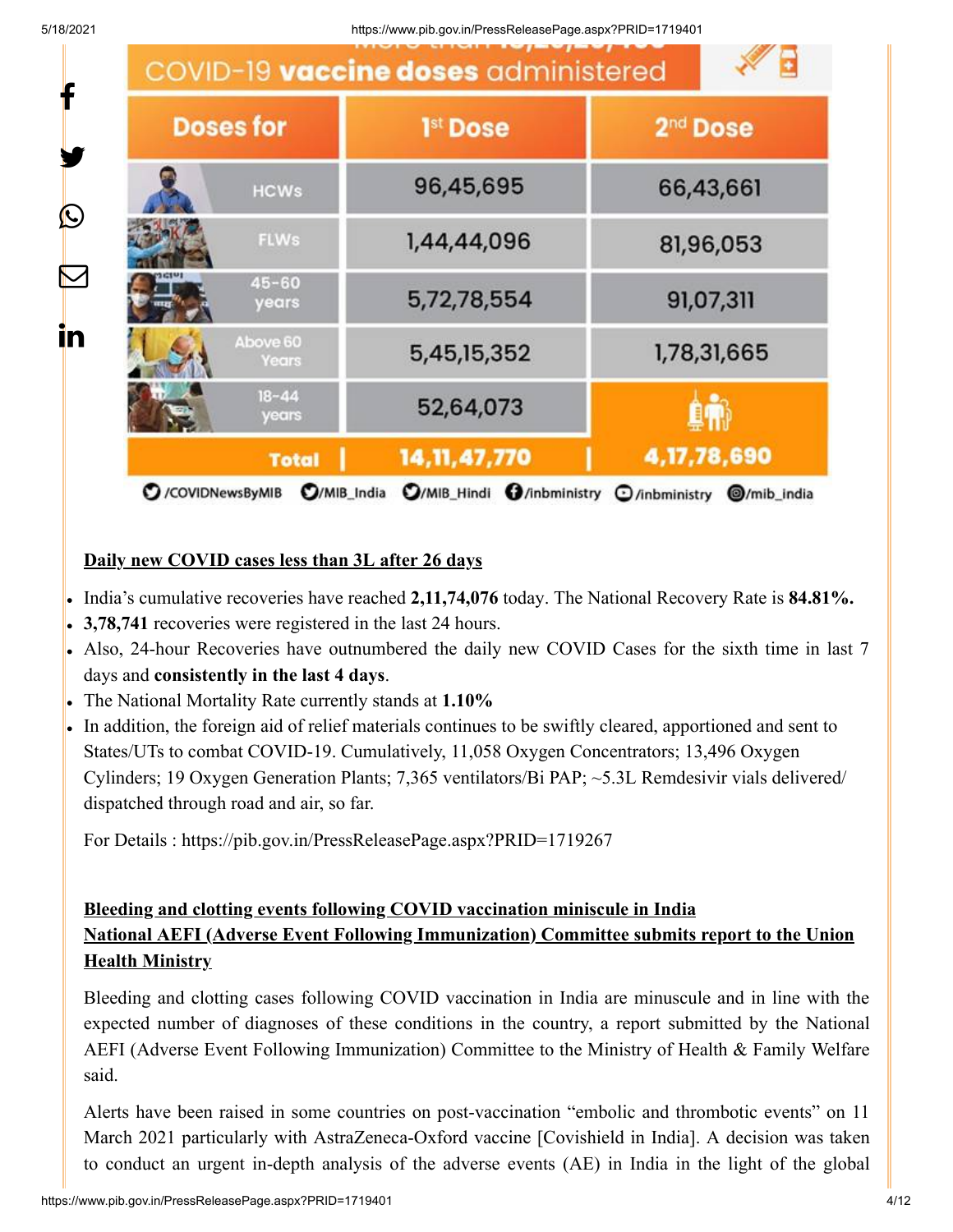concerns.

The National AEFI committee noted that as of 03 April 2021, 75,435,381 vaccine doses had been administered (Covishield –  $68,650,819$ ; Covaxin –  $6,784,562$ ). Of these,  $65,944,106$  were first doses and 9,491,275 second dose. Since the COVID-19 vaccination drive was initiated – more than 23,000 adverse events were reported through the CO-WIN platform reported from 684 of the 753 districts of the country. Of these, only 700 cases  $(Q)$  9.3 cases /million doses administered) were reported to be serious and  $\sum_{\text{severe nature}}$ . f

For details:<https://www.pib.gov.in/PressReleasePage.aspx?PRID=1719293>

#### **International aid to fight COVID continues to be quickly cleared, apportioned, and sent to States and Union Territories**

Government of India, at the forefront to combat the ongoing COVID-19 has been receiving international cooperation of COVID-19 relief medical supplies and equipment since  $27<sup>th</sup>$  April 2021 from different countries/organisations. Through a streamlined and systematic mechanism, various Ministries/Departments of Government of India have seamlessly collaborated under the "Whole of Government" approach for expeditiously delivering the incoming global aid to States and UTs.

Cumulatively, 11321 Oxygen Concentrators; 15,801 Oxygen Cylinders; 19 Oxygen Generation Plants; 7,470 ventilators/Bi PAP; ~5.5 L Remdesivir vials delivered/ dispatched through road and air, from 27th April 2021 to 16th May 2021.

For details:<https://www.pib.gov.in/PressReleasePage.aspx?PRID=1719328>

#### **Raksha Mantri Shri Rajnath Singh unveils first batch of anti-COVID drug developed by DRDO and hands over to Health Minister Dr Harsh Vardhan**

The first batch of the adjunct COVID therapy anti-COVID drug, 2-deoxy-D-glucose (2-DG), was released by Raksha Mantri Shri Rajnath Singh and handed over to Minister for Health & Family Welfare, Science & Tech and Earth Sciences Dr Harsh Vardhan in New Delhi on May 17, 2021.One box each of the sachets of the drug were handed over to Director, All India Institute of Medical Sciences (AIIMS) DrRandeep Guleria and Lt Gen Sunil Kant of Armed Forces Medical Services(AFMS).More will be handed over to different hospitals across the country for emergency use.An anti-COVID-19 therapeutic application of the drug 2-deoxy-D-glucose (2-DG) has been developed by Institute of Nuclear Medicine and Allied Sciences

(INMAS), a lab of Defence Research and Development Organisation (DRDO), along with Dr Reddy's Laboratories (DRL), Hyderabad.

For details:<https://www.pib.gov.in/PressReleasePage.aspx?PRID=1719304>

#### **Dr Harsh Vardhan chairs 26th meeting of Group of Ministers (GOM) on COVID-19**

Dr. Harsh Vardhan, Union Minister of Health & Family Welfare chaired the 26<sup>th</sup> meeting of the highlevel Group of Ministers (GoM) on COVID-19 here today. He was joined by Dr S. Jaishankar, Minister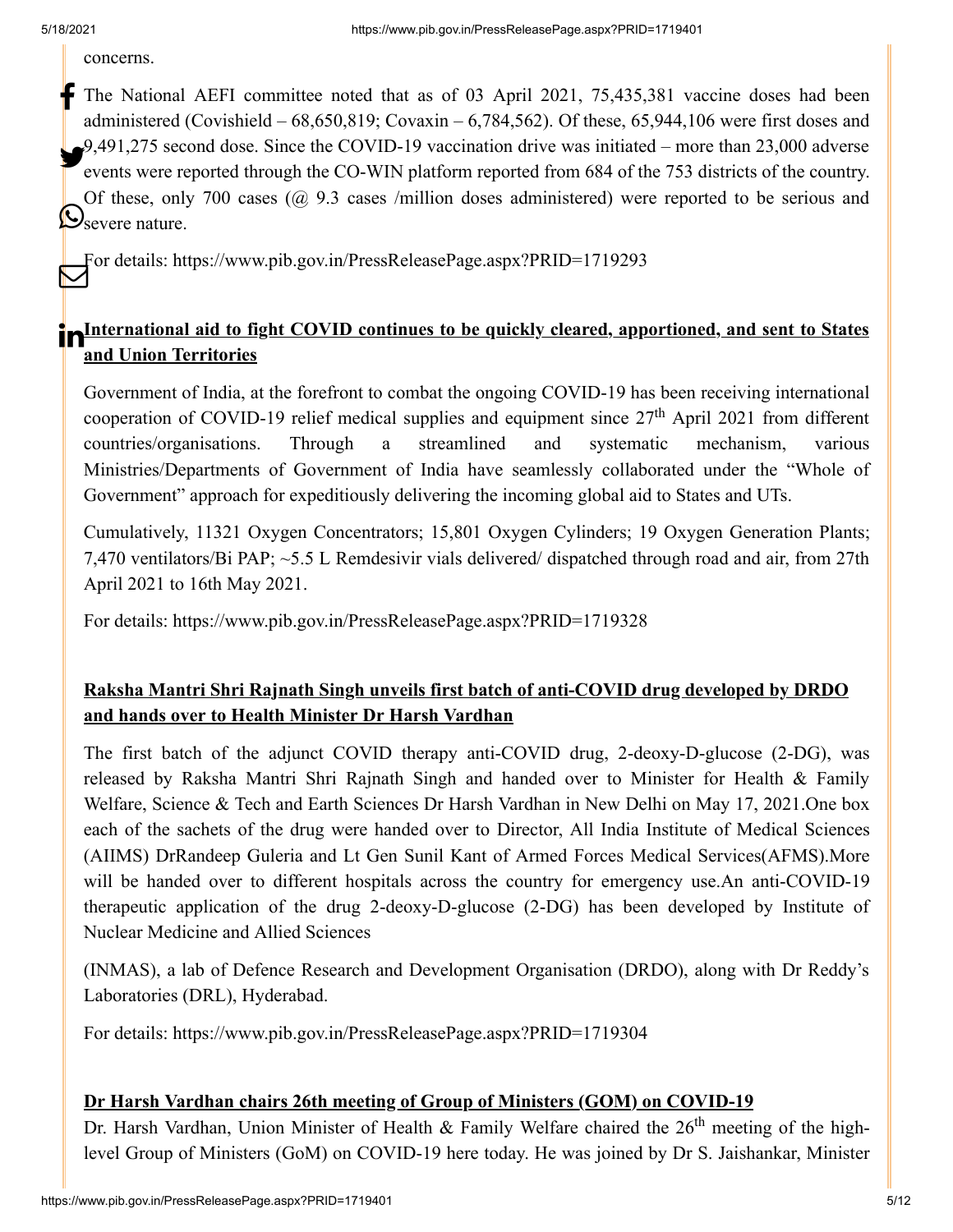of External Affairs and Shri Hardeep S. Puri, Minister of Civil Aviation, Shri Mansukh Mandaviya, Minister of State for Ports, Shipping and Waterways (I/C), & Chemical and Fertilizers, and Shri Nityanand Rai, Minister of State, Ministry of Home Affairs. Shri Ashwini Kumar Choubey, Minister of State, Health & Family Welfare joined the meet digitally.Dr. Vinod K Paul, Member (Health), NITI Aayog was present virtually. f

For details:<https://www.pib.gov.in/PressReleasePage.aspx?PRID=1719352> (C)

## **Raksha Mantri Shri Rajnath Singh reviews efforts of MoD, Armed Forces, DRDO & other Defence organisations in fighting second COVID-19 wave**

Raksha Mantri Shri Rajnath Singh reviewed the efforts of Ministry of Defence (MoD), the three services, Defence Research and Development Organisation (DRDO) and other Defence organisations in **Asseut and Services**, Defence Research and Development Organisation (DRDO) and other Defence organisations in a<br>assisting the civil administration to tackle the current Covid-19 situation in the country, through a video conference on May 17, 2021. The meeting was attended by Chief of Defence Staff General Bipin Rawat, Defence Secretary Dr Ajay Kumar, Chief of Naval Staff Admiral Karambir Singh, Chief of Air Staff Air Chief Marshal R K S Bhadauria, Chief of Army Staff General M M Naravane, Secretary Department of Defence R&D and Chairman DRDO Dr G Satheesh Reddy, Additional Secretary (Defence Production) Shri Sanjay Jaju, ADG Armed Forces Medical Services (AFMS) and other senior officials of MoD.

The meeting focused on special covid hospitals being set up by DRDO in different states, creation of additional hospital beds in military hospitals, supply of Pressure Swing Adsorption (PSA) oxygen plants under PM CARES Fund and augmentation of doctors and other health professionals to meet the current demand.

For details:<https://www.pib.gov.in/PressReleasePage.aspx?PRID=1719357>

#### **More than 20 crore vaccine doses provided to States/UTs Free of Cost by Govt. of India, so far**

More than 2 crore doses still available with States/UTs to be administered.Nearly 3 lakh doses in addition will be received by States/UTs in next 3 days

For Details : <https://pib.gov.in/PressReleasePage.aspx?PRID=1719266>

#### **Swift actions taken by Government to enhance availability of Remdesivir in India; Production capacity of Remdesivir increased to nearly 119 lakh vials per month from 38 lakh vials per month**

Department of Pharmaceuticals intensified monitoring of availability, production and supply of drugs used for Covid-19 Treatment in early April, 2021 as number of cases of Covid-19 started increasing steeply. Remdesivir is a patented drug, manufactured in India under voluntary licenses granted by Gilead Life Sciences USA, the patent holder, to 7 Indian pharmaceutical companies (Cipla, Dr Reddy's Lab., Hetero, Jubilant Pharma, Mylan, Syngene and Zydus Cadila).

To augment the domestic production capacity, all the seven domestic licensed manufacturers of Remdesivir were asked to ramp up production quickly. With combined efforts of the central government and the manufacturing companies, the production capacity of the licensed manufacturers has increased unprecedentedly from 38 lakh vials per month to nearly 119 lakh vials per month. With accelerated approval of 38 additional manufacturing sites, the number of approved manufacturing sites of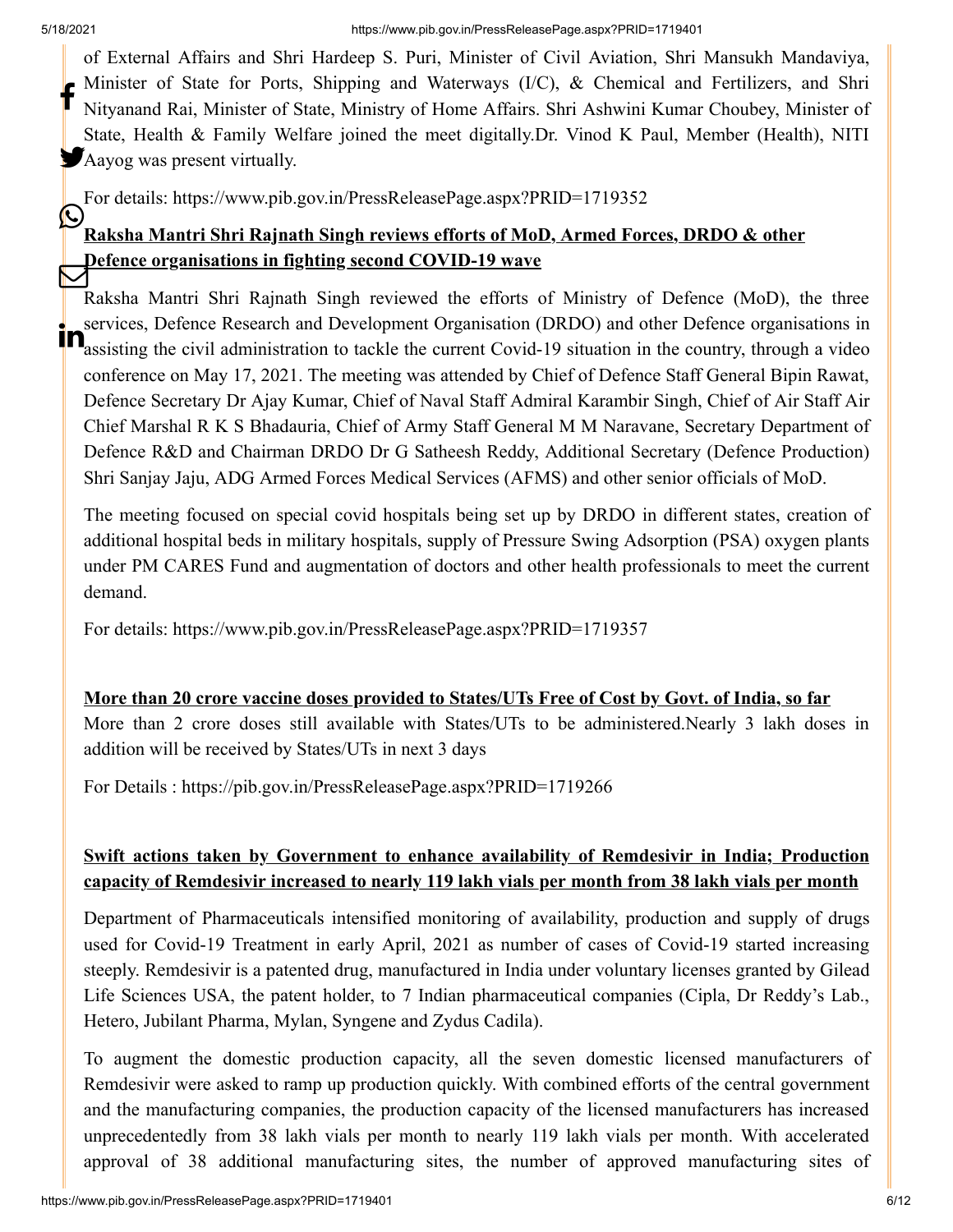Remdesivir in country has increased from 22 sites to 60 sites. With the help of Ministry of External Affairs, the manufacturers of Remdesivir are being facilitated for getting supplies of requisite raw materials and equipments from foreign countries. f

For details:<https://www.pib.gov.in/PressReleasePage.aspx?PRID=1719307>

### **Inspite of upcoming cyclone, Railways run 2 Oxygen Expresses early morning today from Gujarat to beat high winds and deliver 150 MT of Oxygen to the Nation**

Indian Railways is continuing its journey of bringing relief by delivering Liquid Medical Oxygen(LMO) to various states across the country. So far, Indian Railways has delivered more than 10300 MT of LMO in more than 600 tankers to various states across the country. Oxygen Expresses have been delivering nearly 800 MT of LMO to the Nation each day for last few days.

Inspite of upcoming cyclone Railways run early morning 2 Oxygen Expresses from Gujarat to beat high winds and deliver 150 MT of Oxygen to the Nation. One Oxygen Express from Vadodara left at 4 am with 2 RORO trucks & 45 MT of LMO for delivery in Delhi region. The other Oxygen Express left Hapa at 5.30 am with 6 tankers loaded with 106 MT of Oxygen Relief for deliveries for UP & Delhi region. First Oxygen Express from Bokaro to Punjab is also set to reach Phillaur at 7 PM today with two tankers with 41.07 MT OF Oxygen Relief.

For details:<https://www.pib.gov.in/PressReleasePage.aspx?PRID=1719327>

#### **Transporter of Oxygen Containers to Dubai by IAF**

The heavy lift transport fleet of IAF has been airlifting empty cryogenic oxygen tankers to their filling stations in India since 22 April 2021, so that they may be filled and transported to their destinations by road or rail. The same activity is now being undertaken at international destinations.

For Details: <https://pib.gov.in/PressReleasePage.aspx?PRID=1719272>

#### **DST supported ventilation system to bring relief to health workers sweating in PPE suits for long hours**

Health workers may soon be relieved of sweating out long hours in heavy suffocating PPE kits to meet their busy duty schedules. A compact, economical ventilation system for PPE kits developed by a Pune based startup can prevent excessive sweating while wearing such kits.

The ventilation system when attached with the conventional PPE kits with one simple modification, keeps the health workers' well ventilated preventing not only bodily discomforts but also possible fungal diseases in the body.

**Nihaal Singh Adarsh**, an engineering Student from Mumbai along with his startup called **Watt Technovations**, developed the technology called '**Cov-Tech Ventilation System**', at **RIIDL** (**Research Innovation Incubation Design Laboratory**) supported by the **National Science & Technology Entrepreneurship Development Board** (**NSTEDB**), **Department of Science & Technology**, Government of India, in Somaiya Vidyavihar University.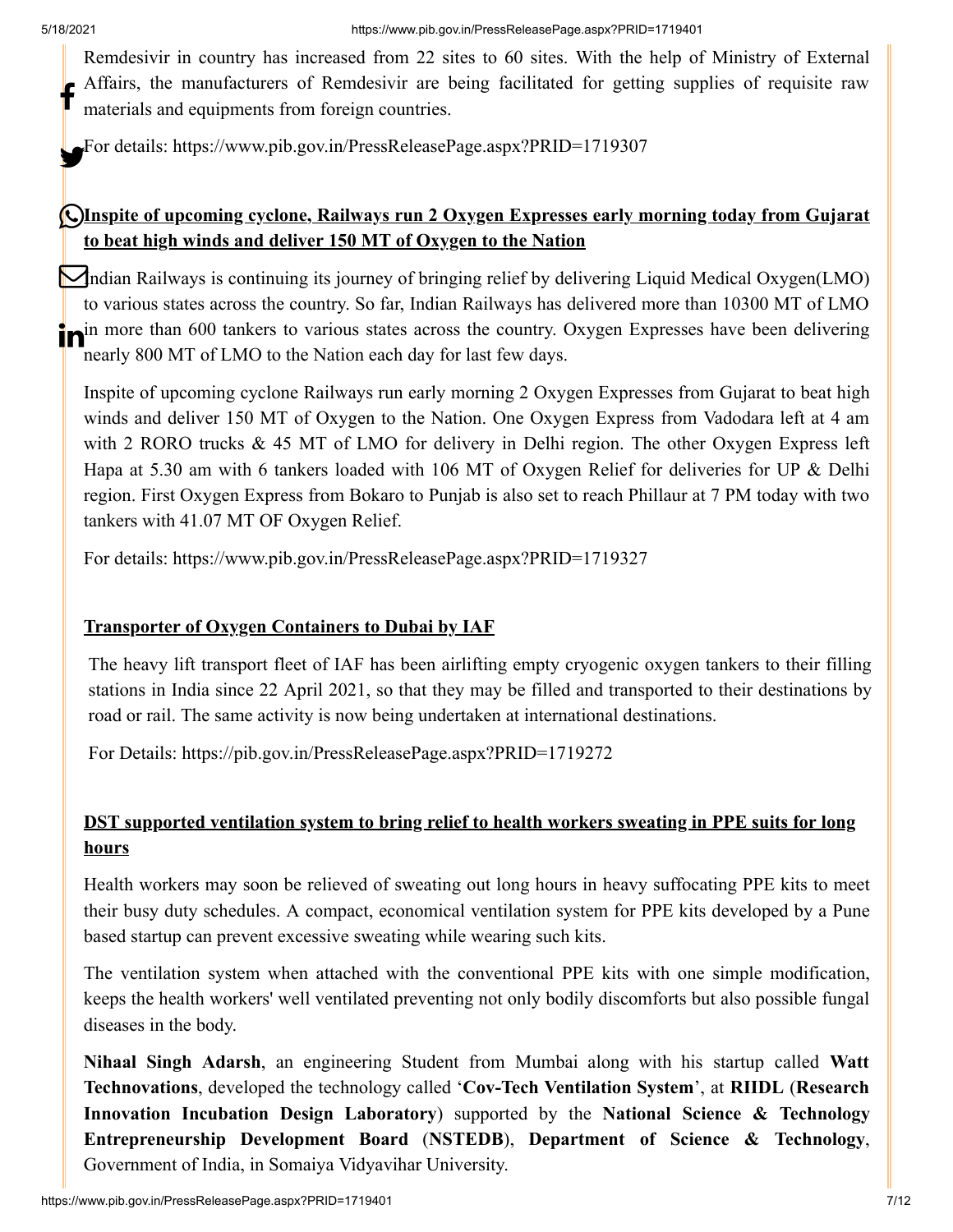t

y.

 $\bigcirc$ 

 $\color{red} \blacktriangleright$ 

in

For details:<https://www.pib.gov.in/PressReleasePage.aspx?PRID=1719353>

#### **IMPORTANT TWEETS**

Nagaland gets its first Pressure Swing Adsorption (PSA) oxygen era plant at Naga Hospital Authority, Kohima, funded by PM CARES. [pic.twitter.com/qJY2N2WFXh](https://t.co/qJY2N2WFXh)

— Prakash Javadekar (@PrakashJavdekar) [May 17, 2021](https://twitter.com/PrakashJavdekar/status/1394156374670462980?ref_src=twsrc%5Etfw)

[#IndiaFightsCorona](https://twitter.com/hashtag/IndiaFightsCorona?src=hash&ref_src=twsrc%5Etfw)

Consignment of 159 oxygen concentrator and other medical supplies arrives from US AID for Red Cross

[#Unite2FightCorona](https://twitter.com/hashtag/Unite2FightCorona?src=hash&ref_src=twsrc%5Etfw) [#StaySafe](https://twitter.com/hashtag/StaySafe?src=hash&ref_src=twsrc%5Etfw) [pic.twitter.com/5cHr3OwovJ](https://t.co/5cHr3OwovJ)

— #IndiaFightsCorona (@COVIDNewsByMIB) [May 16, 2021](https://twitter.com/COVIDNewsByMIB/status/1393975465266716673?ref_src=twsrc%5Etfw)

#### [#IndiaFightsCorona](https://twitter.com/hashtag/IndiaFightsCorona?src=hash&ref_src=twsrc%5Etfw)

Installation of the High Flow Oxygen Plant provided by @DRDO India has been completed in [@SJHDELHI](https://twitter.com/SJHDELHI?ref_src=twsrc%5Etfw) hospital, New Delhi. It has started producing Oxygen for the hopsitalised COVID patients.[#Unite2FightCorona](https://twitter.com/hashtag/Unite2FightCorona?src=hash&ref_src=twsrc%5Etfw) [#StaySafe](https://twitter.com/hashtag/StaySafe?src=hash&ref_src=twsrc%5Etfw) [pic.twitter.com/X6J3bgvuOv](https://t.co/X6J3bgvuOv)

— #IndiaFightsCorona (@COVIDNewsByMIB) [May 16, 2021](https://twitter.com/COVIDNewsByMIB/status/1393921325744328710?ref_src=twsrc%5Etfw)

#### **INPUTS FROM PIB FIELD OFFICES**

**Maharashtra:** Maharashtra, on Sunday, reported 974 deaths due to COVID-19, taking the toll to 81,486 while the number of fresh cases at 34,389 remained below 40,000 for the third consecutive day. Currently, there are 4,68,109 active cases in the state. Mumbai city reported 1,535 new cases and 60 deaths.Maharashtra Chief Minister Uddhav Thackeray on Sunday addressed more than 17,000 medical practitioners from different parts of the state. Apart from the chief minister, members of the state's COVID-19 taskforce also gave their guidance to the family physicians and medical practitioners who participated in the online conference.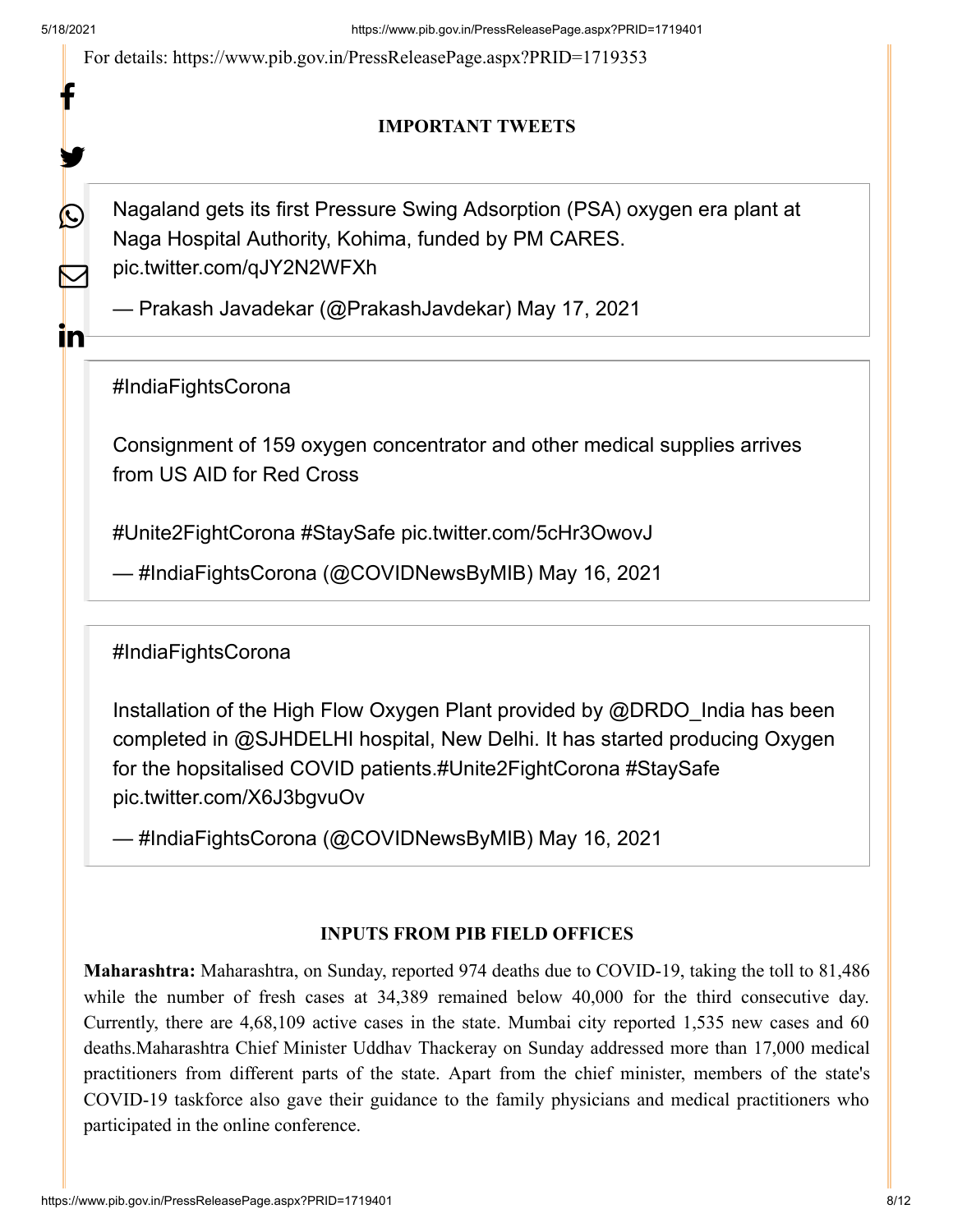**Gujarat**: Gujarat state government suspended the Covid-19 vaccination drive across the state for two days because of cyclone Tauktae.Gujarat on Sunday reported 8,210 fresh coronavirus positive cases, taking the tally to 7,52,619 while 82 fatalities, including 13 deaths in Ahmedabad, pushed the toll to 9,121. Gujarat is now left with 1,04,908 active cases. f y

**Rajasthan**: In Rajasthan, about two and half times people recovered from COVID 19 infection as<br>Compared to new infections reported in the state in the last 24 hours. The number of daily cases of Covid compared to new infections reported in the state in the last 24 hours. The number of daily cases of Covid 19 has fallen for 9 days in a row in the state. The positivity rate has also come down to 15 percent in the ast 24 hours Rapid Antigen Tests facility is being introduced for early detection of infection in rural areas. Rajasthan government has decided to recruit 1,000 Medical Officers and 25,000 para medical staff in on urgent contract basis to deal with the Covid pandemic.

**Madhya Pradesh**: Corona curfew imposed in Bhopal since April has been extended till May 24. Movement of vehicles related to essential services will be allowed. People engaged in vaccination drive or going for vaccination and other medical emergencies will be allowed.Meanwhile, Madhya Pradesh has reported a significant decline in the number of new corona cases. The state reported 7,106 fresh cases and 79 deaths yesterday while 12,345 persons recovered from infection. The recovery rate in the state is 86.10 percent. The number of active patients in the state is 94 ,652. The state's positivity rate declined to 10.6%.

**Chhattisgarh**: Chhattisgarh on Sunday reported 4,888 new COVID-19cases, down from 7,664 cases recorded a day before, taking the state's infection count to 9,12,477. This is after 44 days that the singleday case count of the state has gone below the 5,000-mark. The COVID-19 positivity rate in the state has declined to 9 per cent which was 26.1 per cent on May 1.A virtual school is being set up so that children's education is not affected due to Corona crisis. This virtual school will operate under the Chhattisgarh State Open School. The portal of this virtual school is being developed by the NIC. The process of admission to this virtual school will start soon.

**Goa**: A total of 3,793 COVID-19 patients recovered in Goa on Sunday against the detection of 1,314 fresh infections, while 43 patients lost their life.

The overall caseload in Goa has reached 1,35,856, while the fatality count stands at 2,099. The number of recoveries so far rose to 1,05,505, leaving the state with 28,252 active cases.

**Kerala:** Covid vaccination began in the state today for those above 18 years of age. People with serious illnesses, including heart disease, are preferred in the first stage. Vaccine is given only to those who are selected after reviewing the medical records at the district level. So far, 1,90,745 people in the priority category have registered. After district level inspections by the health department, only 1421 people were allowed to be vaccinated. Meanwhile, the triple lockdown enforced to curb the spread of Covid-19 came into force in four districts having high case load. It has been imposed in Thiruvananthapuram, Ernakulam, Thrissur and Malappuram districts. Strict restrictions have been imposed for movement and opening of essential shops. District borders have been closed. Altogether, 29,704 fresh cases were reported yesterday with TPR at 25.61%. So far, a total of 84,90,005 people have been vaccinated in the state. Out of this, 64,86,511 took first dose and 20,03,494 second dose.

https://www.pib.gov.in/PressReleasePage.aspx?PRID=1719401 9/12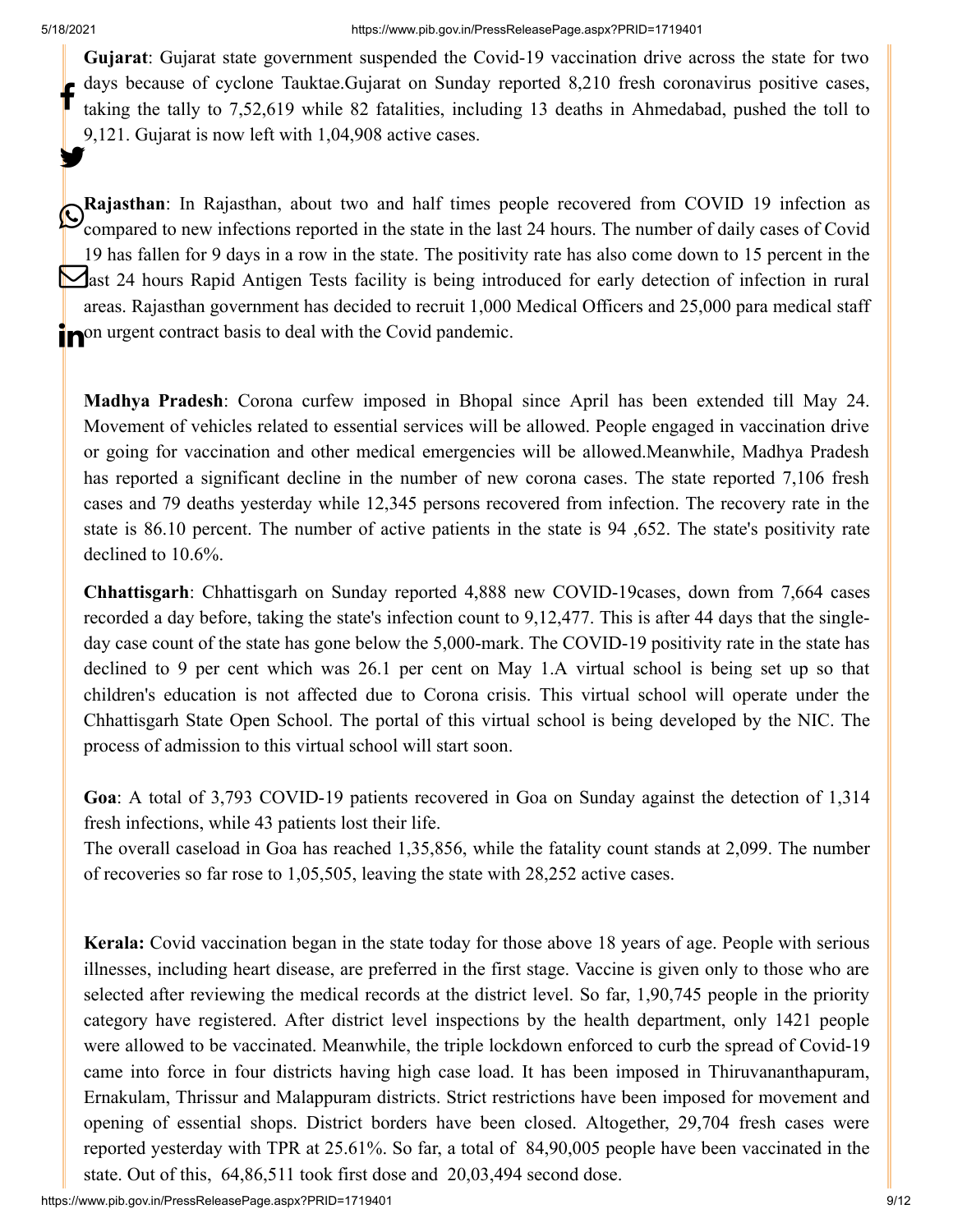**Tamil Nadu:**TN brings in Oxygen from Amsterdam: the state has received four cryogenic containers of oxygen with a capacity of 20 tonnes each from Amsterdam. State has received its third Oxygen Express from Jharkhand taking the total capacity of medical oxygen delivered to the southern State to 151.4 Thom sharkhand taking the total capacity of incurear oxygen derivered to the southern Blate to 151.4 from ISRO to help rectify the technical glitch developed in the cold box of its oxygen plant, leading to a Osuspension in production of the medical oxygen. TN government forms all-party panel to suggest measures to tackle pandemic. Meanwhile Puducherry UT recorded 32 deaths in the last 24 hours, the highest single-day toll yet, as the toll mounted to  $1,151$  on Sunday even as  $1,961$  new cases were detected from 9,446 tests. 33,181 Covid cases and 311 deaths were reported on Sunday in TN. The total death toll in the State stands at 17,670. There are 2,19,342 active cases in the State now of which Chennai accounts for 47,330 of those. Till date 69,41,944 have been vaccinated across the State, of which 50,43,505 received first dose and 18,98,439 received second dose. f

**Karnataka:**For the first time since mid-March, when the second wave started raging in the state, the number of active cases have shown a decline, even as Karnataka recorded its highest number of daily discharges that was almost 5,000 more than the fresh Covid cases reported on Sunday. As per the State Government bulletin released for 16-05-2021, New Cases Reported: 31,531; Total Active Cases: 6,00,147; New Covid Deaths: 403; Total Covid Deaths: 21,837. Around 17,462 were vaccinated yesterday with a total of 1,11,88,143 have been vaccinated in the state till now. The State Government has decided to form Decentralised Triage Centres (DTCs) in urban areas to effectively manage the existing cases. 4.25 lakh vials of Remdisivir have been distributed to the state, Union Minister Sadananda Gowda said.

**Andhra Pradesh:** State reported 24,171 new Covid-19 cases after testing 94,550 samples with 101 deaths, while 21,101 got discharged during the last 24 hours. Total cases: 14,35,491; Active cases: 2,10,436; Discharges: 12,15,683; Deaths: 9372. A total of 75,13,031 doses of Covid vaccine have been administered in the state as on yesterday, which include 53,37,775 first doses and 21,75,256 second doses. The second Oxygen Express with 76.39 MT of LMO arrived at Guntur, with four filled in container tankers on Sunday. The State government has decided to extend the curfew till May end. A decision to this effect was taken at a meeting chaired by Chief Minister YS Jagan Mohan Reddy today. The State government has also issued an order sanctioning an amount of Rs. 15,000 towards funeral charges for those who die of coronavirus.

**Telangana:**State Health Department has postponed the vaccination drive in the state to administer the second dose for 45 Plus due to non-availability of vaccines. Sixth Oxygen Express with six container tankers filled with 120 tonnes of Liquid Medical Oxygen (LMO) from Odisha reached Hyderabad yesterday. As many as 60,000 doses of the second batch of Russia's Covid-19 vaccine Sputnik-V arrived in Hyderabad yesterday. Meanwhile, 3,816 new daily cases and 27 deaths were reported yesterday taking the total number of positive cases in the state to 5,28,823 and fatalities to 2,955. The number of active cases in the state stands at 50,969.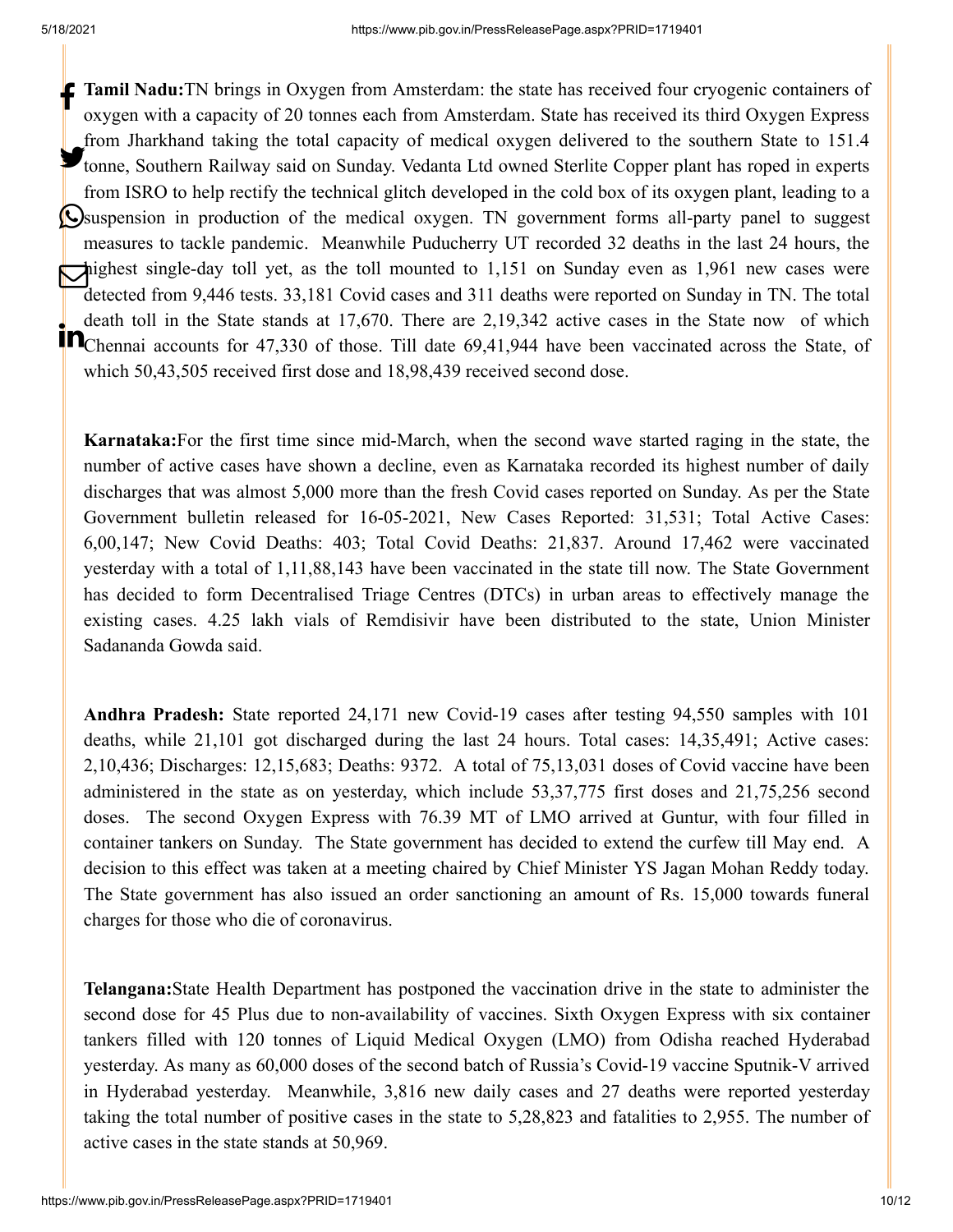#### 5/18/2021 https://www.pib.gov.in/PressReleasePage.aspx?PRID=1719401

**Assam:**The government of Assam is planning to ban inter-district movement of people for a period of 15 days with effect from next Friday to break the chain of COVID-19 transmission, but so far no decision has been taken to impose a full lockdown in the state, said CM Himanta Biswa Sarma.56 people lost their lives due to COVID-19 infection in the state on Sunday. The state recorded 3,650 new cases in 42,884 test done, the positivity rate being 8.51 percent. Kamrup Metro recorded 1,197 positive cases. The Union Health Ministry has expressed concern following the fact that 25 districts in Assam and 13 districts in Arunachal Pradesh account for more than 10 percent positivity rate in COVID cases.Worried over the hight rate of death of COVID patients at night in Medical colleges and other hospitals, CM Himanta Biswa Sarma has said that senior doctors should also attend duty at night. He also favoured the Filmania Biswa Sarma has said that senior doctors should also attend duty at hight. He also lavoure<br>Installation of CCTV cameras in each hospital ward where COVID-19 patients are under treatment. f

**Manipur:**677 single day cases, 16 fatalities in last 24 hrs.Chief Minister N Biren Singh has announced that 10 KL tanks of cryogenic Liquid Medical Oxygen (LMO) will be installed at JNIMS Hospital.To tackle the growing need of medical oxygen in the State as a result of the pandemic's second onslaught, Tribal Affairs and Hills Department will soon be placing orders for oxygen plants that will be installed in six hill districts: TA & Hills minister Vungzagin Valte. The State is all set to begin vaccination of people in the 18-44 age group .The vaccination for the 18-44 years will take place at 16 centres. <u>in</u>

**Meghalaya:** The Meghalaya government on Sunday said the COVID-19 active cases in the state are likely to reach 10,000 by the end of May.

"Going by the present trend, the number of active cases would not be less than 8,000 to 10,000 by the end of this month," Health and Family Welfare Principal Secretary, Sampath Kumar said.Meghalaya on Sunday recorded 569 fresh COVID-19 cases, taking the active tally to 4,534. The state also continued to record a high number of fatalities as 19 deaths were reported in the last 24 hours taking the tally to 320..

**Sikkim:**Army offers to help Sikkimin fight against pandemic: General Commanding Officer, Black Cat Division Major General Rohit Sawhney called on Chief Minister of Sikkim Prem Singh Tamang at his official residence. During the call on, they discussed the current Covid situation in the state and proposed a collective approach to fight the pandemic. The armed forces offered the assistance of a 40-bed isolation centre for mild cases, repair of civil medical equipment including ambulances and assisting civil authorities for vaccination in high altitude areas in East District.Vaccination for 18+ age group starts in Sikkim.340 new Covid cases 2 deaths, 252 recoveries in Sikkim.

**Tripura:** 761 positive cases which is highest to be recorded ever since last year was recorded along with 10 deaths in last 24 hours. West Tripura against tops in the total number of death and positive cases. Meanwhile state government announced Corona Curfew from May 17 to 26. While 6 Urban Local Bodies and one village in the state has been declared as Containment Zone.

**Nagaland:**Thirteen more deaths take Nagaland's fatality count to 209 including 11 with co-morbid conditions. 241 fresh cases reported on Sunday. Active cases are 4,100 and tally is 18,076.A total of 2,39,817 doses of Covid vaccine have been inoculated in Nagaland so far. Of them, 1,86,050 are first dose inoculations while 53,767 are second doses.Another consignment of 39,000 doses of Covishield arrives in state on May 15. State also to receive 2000 numbers of two types of oxygen cylinders within